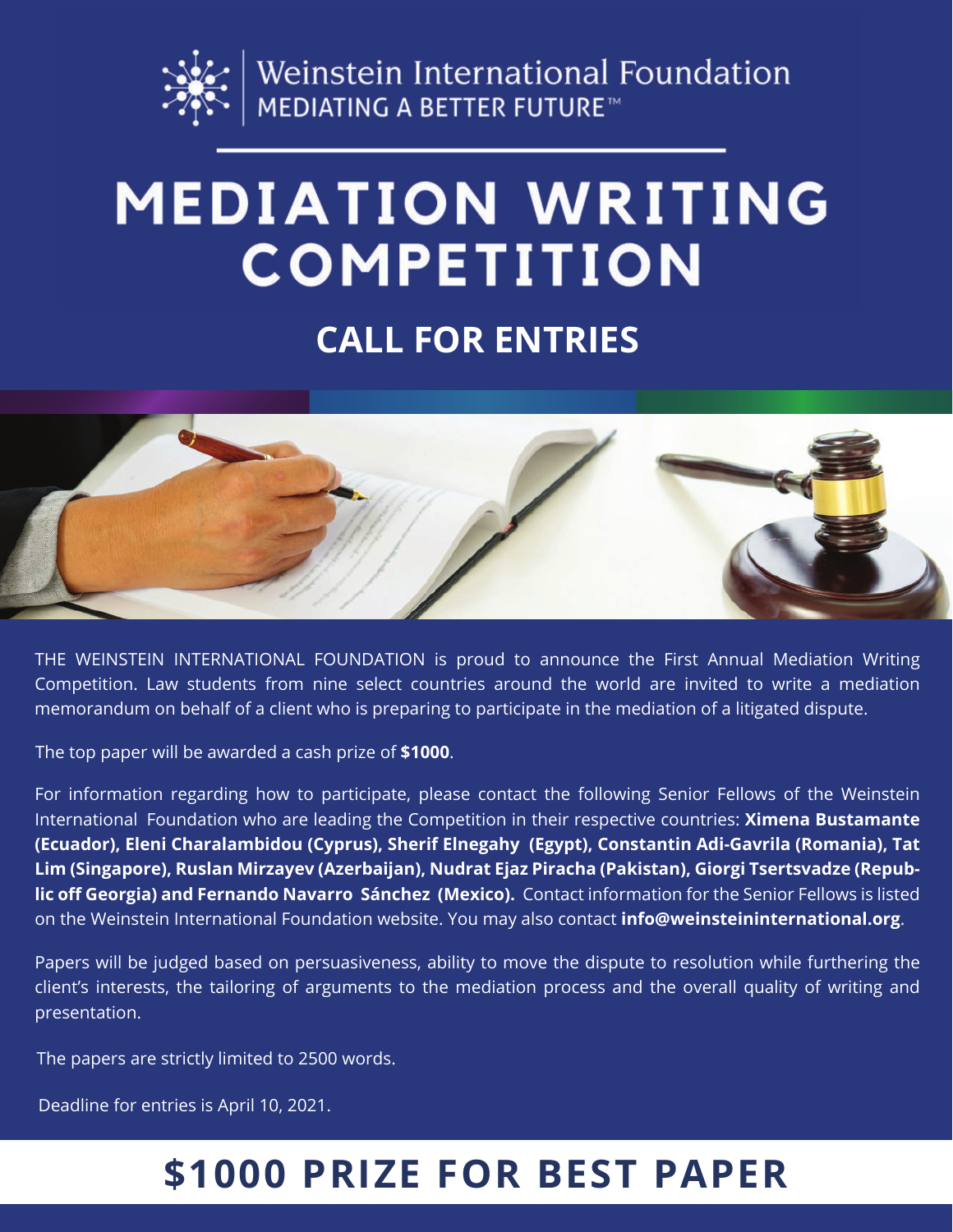

#### **Contents**

#### **Partnering law firms and co-sponsors in Cyprus Chrysses Demetriades & Christos Georgiades & Achilles & Emile, Co LLC Associates LLC Constantinos Emilianides LLC**<br>emilianides.com [www.demetriades.com](https://www.demetriades.com/) [georgiades-law.com](https://georgiades-law.com/) ACHILLES & EMILE, CONSTANTINOS EMILIANIDES L.L.C. YSSES CGA ADVOCATES AND LEGAL CONSULTANTS **DEMETRIADES Christos Georgiades** & Associates LLC Advocates . Legal Consultants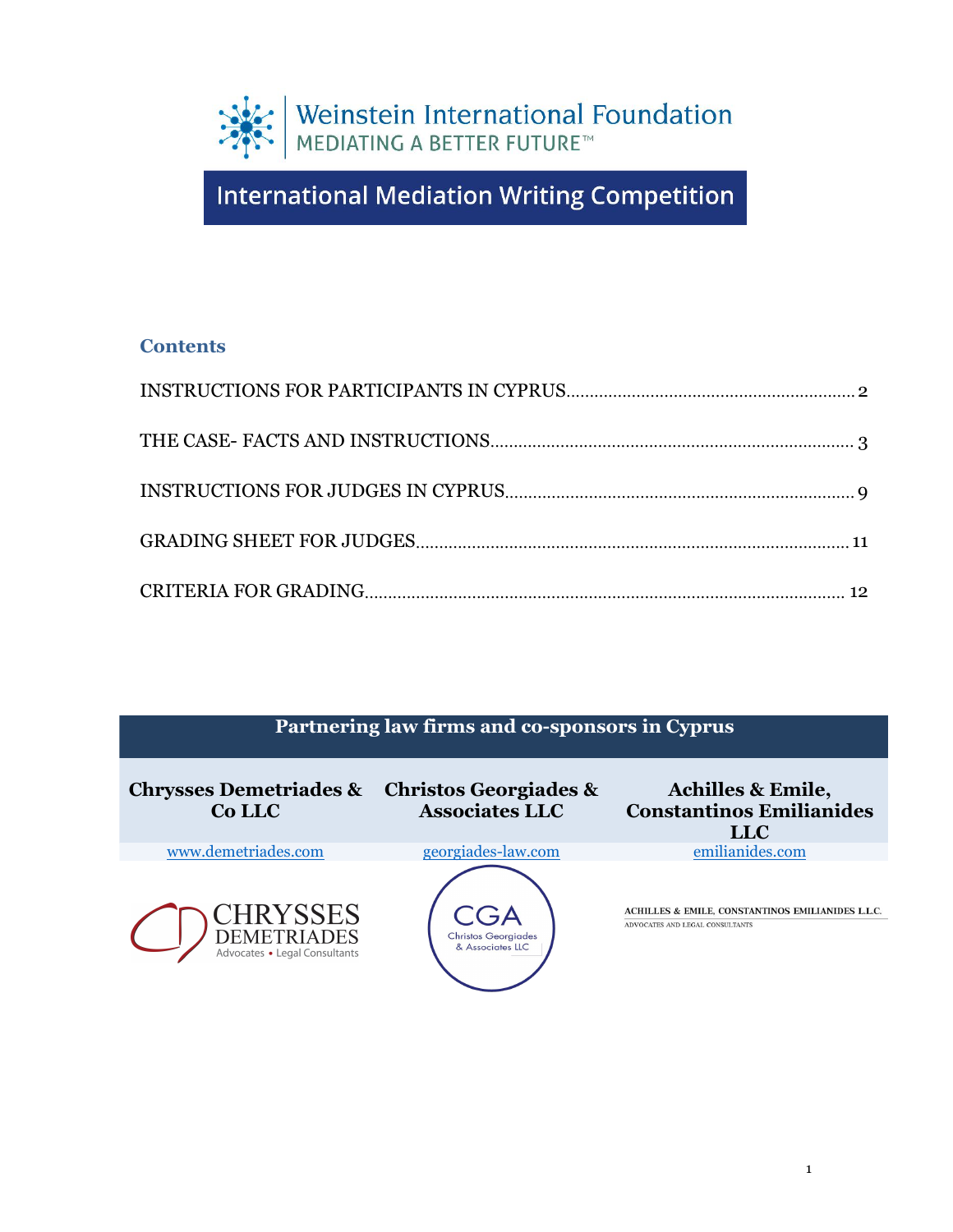

**INSTRUCTIONS FOR PARTICIPANTS IN CYPRUS**

The Weinstein International Foundation invites you to enter our first annual Mediation Writing Competition.

The competition is open to full time undergraduate or postgraduate students enrolled in any of the participating law schools in Cyprus, who do not yet have practical experience (i.e. are not admitted to the Bar as full members or registered as trainee lawyers).

The competition is intended to increase student interest in mediation, enhance the skill level of advocates in the mediation process and to raise the level of quality for the written memoranda submitted prior to mediation.

It is very easy to participate. The first step is to register online at [http://wif](http://wif-competition.diamesolavitis.org/) competition.diamesolavitis.org/. Following your registration, you will receive the zoom links to attend the live kick-off event and the zoom webinars.

The next step is to read carefully this year's case and instructions that you can find below and write a mediation brief/memorandum for the mediator and the other side. Your memoranda must not exceed 2500 words, with one part to be shared with both the other party and the mediator (at least 60%), and the other part to be kept confidential between you and the mediator. Please use *Times New Roman, size 12 and 1,5 spacing and do not include your own name or other identifiers in the document you submit*. You may be creative in your writing style but you are not allowed to add facts that are not included in the case.

All entries will be anonymized. They will be judged based on criteria that test your ability to marshal facts, law and procedural history effectively, your ability to be a persuasive negotiator without alienating the other side, to suggest ways that the mediator might be able to maximize the likelihood of a successful mediation and, of course, your writing ability. You can find the judging criteria below.

You should submit your mediation brief in English following the instructions posted on the website: <http://wif-competition.diamesolavitis.org/> by *April 10, 2021 at midnight (Cyprus time, GMT+2)*

The award for the first-place mediation brief in Cyprus is \$1,000.

We look forward to reading your mediation brief.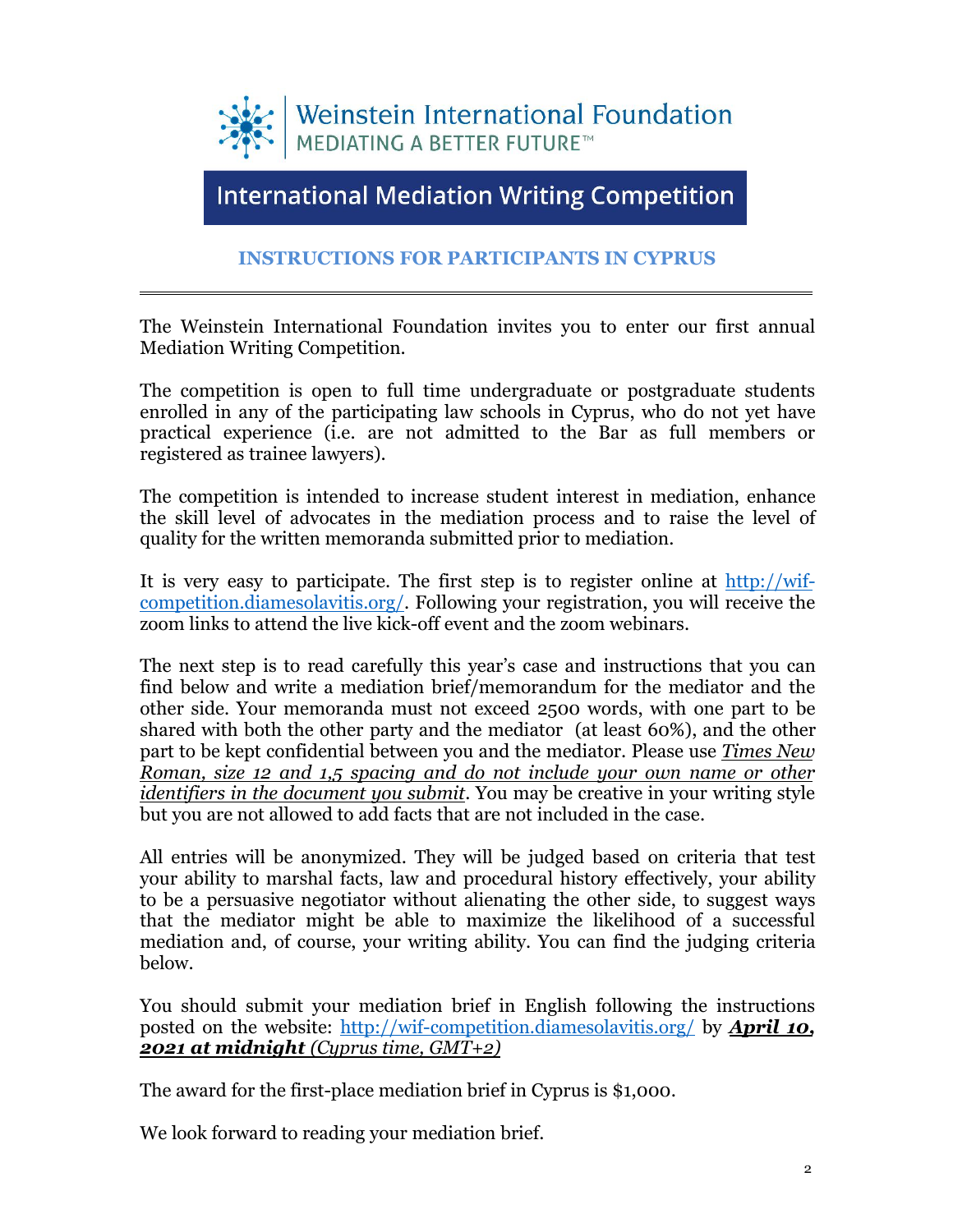

**THE CASE- FACTS AND INSTRUCTIONS**

#### MEMORANDUM

TO: OUR NEW ASSOCIATE

FROM: SENIOR PARTNER

RE: THE FULGORA-HB MEDIATION

DATE: TODAY

Our firm is very pleased to have hired you. You seem like a lawyer with a terrific career ahead of you. The leadership of the firm has great faith in your abilities, and as a result, we have decided to give you a very important task. Your job is to write a mediation memorandum in support of our client Fulgora Motors, whose sole owner is Ava Kenn.

The remainder of this memorandum will describe the background of the case and negotiations to date. It also contains information regarding the dispute resolution protocol described in the contract between our client and Hyderabad Battery Co., the putative defendant in this action.

Do your best work. We have placed our trust in you.

#### BACKGROUND – THE COMPANY

Four years ago, Ava Kenn formed a team whose mission is to develop a major presence in the upcoming age of the electric vehicle, or "EV." Kenn, our client is a 25 year veteran EV designer, and she brought on board a terrific team of engineers and technicians. The startup venture was named Fulgora Motors (after the Roman god of lightning).

The startup money came from a personal loan of  $\epsilon$ 2 million made by Kenn to the company. Kenn also secured a  $\epsilon_{15}$  million business loan. From this money came substantial salaries, facilities and equipment rental fees, and development costs.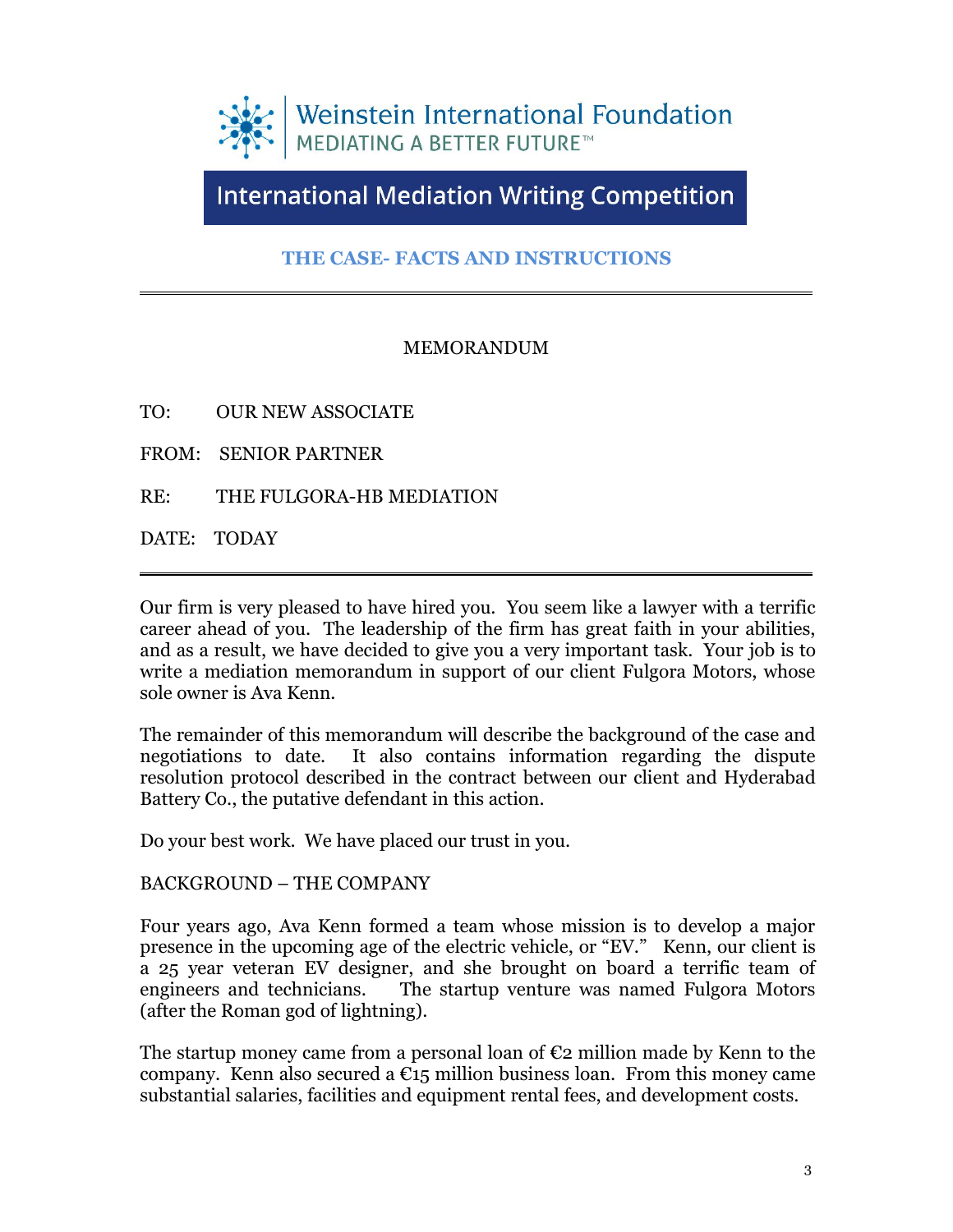#### THE EU-EV GRANT COMPETITION

The team aspired to get a substantial grant from the European Union, which announced the availability of several billion Euros in incentive money for clean energy initiatives. Three winning electric vehicle (EV) designs would be chosen, each to receive a  $\epsilon$ 50,000,000 award (25,000,000 per year for two years) in return for a promise to produce at least 1,000 EVs at the end of two years and 1,500 per year for two years thereafter.

According to the terms of the grant, the electric EVs would be distributed initially through a public-private cooperative dealership. Fulgora would receive half of all profits from the sale of the first 4,000 EVs and the remaining money would revert to the European Union. After that, Fulgora would take over the distribution of the EVs and would keep whatever earnings it achieved.

In the EV category, the government program indicated that all entrants would be judged on their entries' affordability, convenience, safety, range without recharging, time to recharge and similar criteria. In addition, the recipient of the grant would have to have the demonstrated capacity to deliver sufficient numbers of EVs to demonstrate the viability of alternative energy vehicles. The criteria specifically called for a fleet of 20 EVs to be made available within 90 days of the announcement of the award of the grant.

#### CONTRACTING WITH HB FOR BATTERIES

When the Fulgora Motors team was weighing alternatives for power, it considered a variety of batteries. They explored technologies involving expensive lithium-ion elements (which would add more than  $\epsilon$ 10,000 to the price of each EV), nickel metal-hydride batteries ("NiMH" -- like in current hybrids) and found the former to be too expensive and the latter to lack power. The leading contender was a battery produced in India by the Hyderabad Battery Company ("HB"). It was a blend of three battery technologies – the two already mentioned and the more traditional nickel cadmium (or "NiCad").

The batteries were slightly heavier than NiMH batteries but were capable of quicker charging and also facilitated rapid acceleration. The mileage range was less than the best lithium ion batteries but exceeded that of the most popular selling hybrid batteries.

HB supplied three of the batteries in advance of the signing of any contract, so that the Fulgora designers could make a determination of whether to invest their energies in designing around an HB product. In May of last year, they decided it was a go.

Fulgora placed an order for 50 HB "A-Power" batteries to be delivered in November. The contract price was for €100,000.

In the ensuing months, Fulgora refined its design on its prototype EVs and began to focus on building a EV based on the A-Power battery.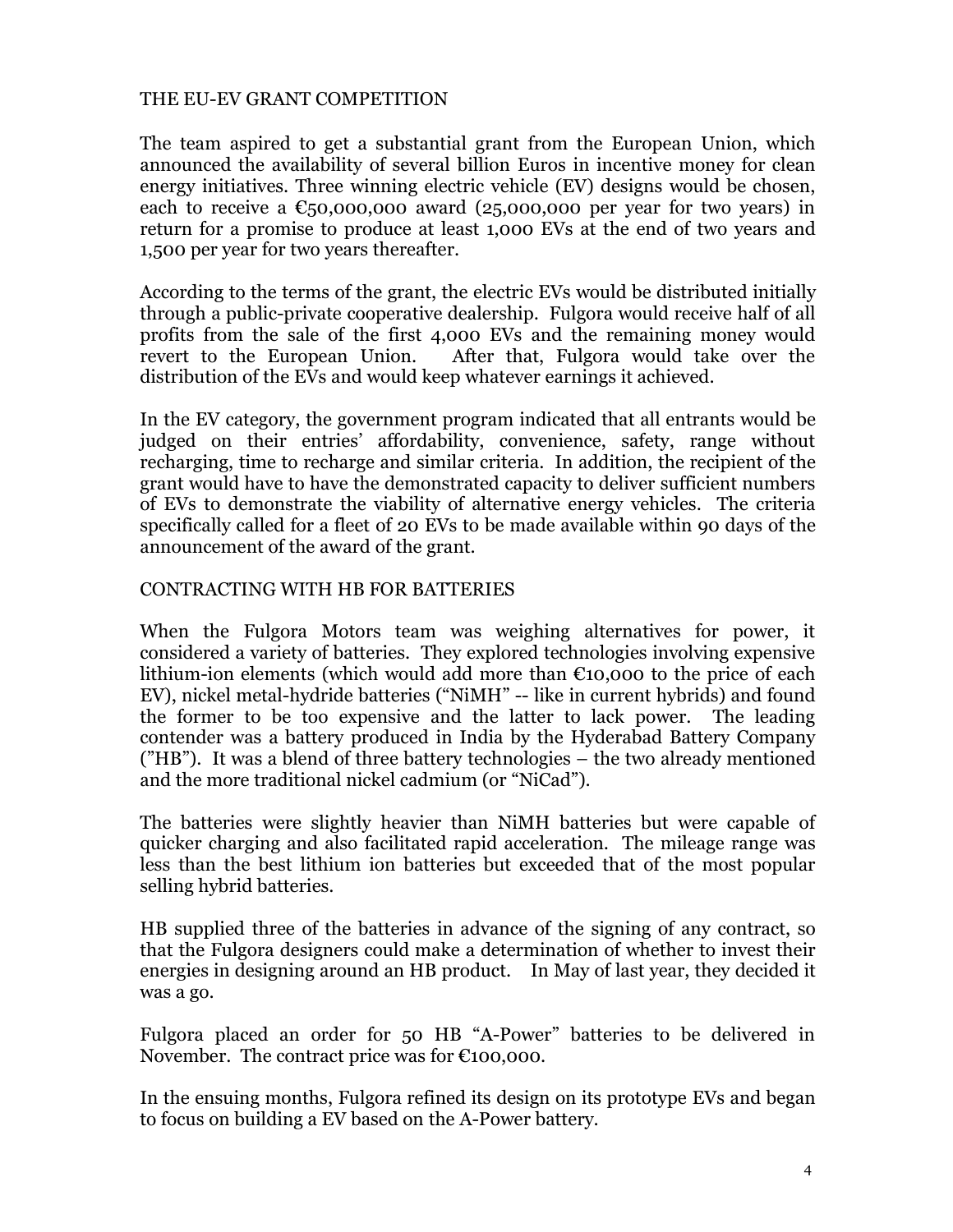#### THE CADMIUM PROBLEM

However, as fate would have it, news broke that China had substituted cadmium for lead in many of its products intended for export. The "lead paint" and "leaded ingredients" scare of 2008 resulted in the switch. But it seems that cadmium has a higher than tolerable level of inherent radiation, and there began a "cadmium scare" in late 2009. By the end of the year, many countries, including the country we live in, enacted strict regulations limiting the amount of cadmium that could be in anyproduct, the amount that could be imported in total to the country, and the manner in which cadmium-based products would be inspected.

This new regulation has made it near impossible to import sufficient quantities of A-Power batteries to be brought into our nation.<br>CHANGING BATTERIES

Fulgora contacted HB and discussed the situation with them. HB offered to supply a battery with lower levels of cadmium, but the batteries would rely more on a hybrid NiMH/lithium-ion technology and would be more expensive – approximately  $\epsilon$ 1500 more per battery, for a total price of  $\epsilon$ 3500 per battery (still far less than a pure lithium-ion battery). HB assured FULGORA that the battery size and performance would be sufficiently similar to the A-Power that the development work that went into the Fulgora prototype EV would be useful for the new battery, dubbed "X-Power."

In January of 2010, HB sent a prototype X-Power battery to Fulgora. Fulgora engineers were dismayed to find that several small modifications in size and configuration of the battery had occurred. Terminals were in different places as was the charging interface. Most importantly, the power output had decreased a small amount and recharge time increased slightly.

The new battery resulted in the need for a major retrofit and reconfiguration of the Fulgora prototype.

#### FAILURE TO SECURE THE GRANT – INITIATION OF THE ADR PROTOCOL

When the new Fulgora prototype was entered into the EU grant competition, it fared poorly. The range was less than the A-Power prototype, and recharging time was increased as was total cost of the EV. Fulgora's prototype did not make the top three, and Fulgora was informed that it would not receive any grant monies. The letter informing Fulgora of this outcome referred specifically to "near-misses with respect to overall price, convenience and range." The Fulgora EV placed fifth in the competition.

Fulgora immediately contacted HB which replied that the X-Power battery was as close to an A-Power battery as feasible, and that it had lived up to itsend of the contract modification. As it was in the final stages of shipping 50 X-Power batteries to Fulgora, it expected payment in full within 30 days, as per the contract. HB argued that it was not its fault that the national government in our country had made imports of the A-Power battery impossible. HB also argued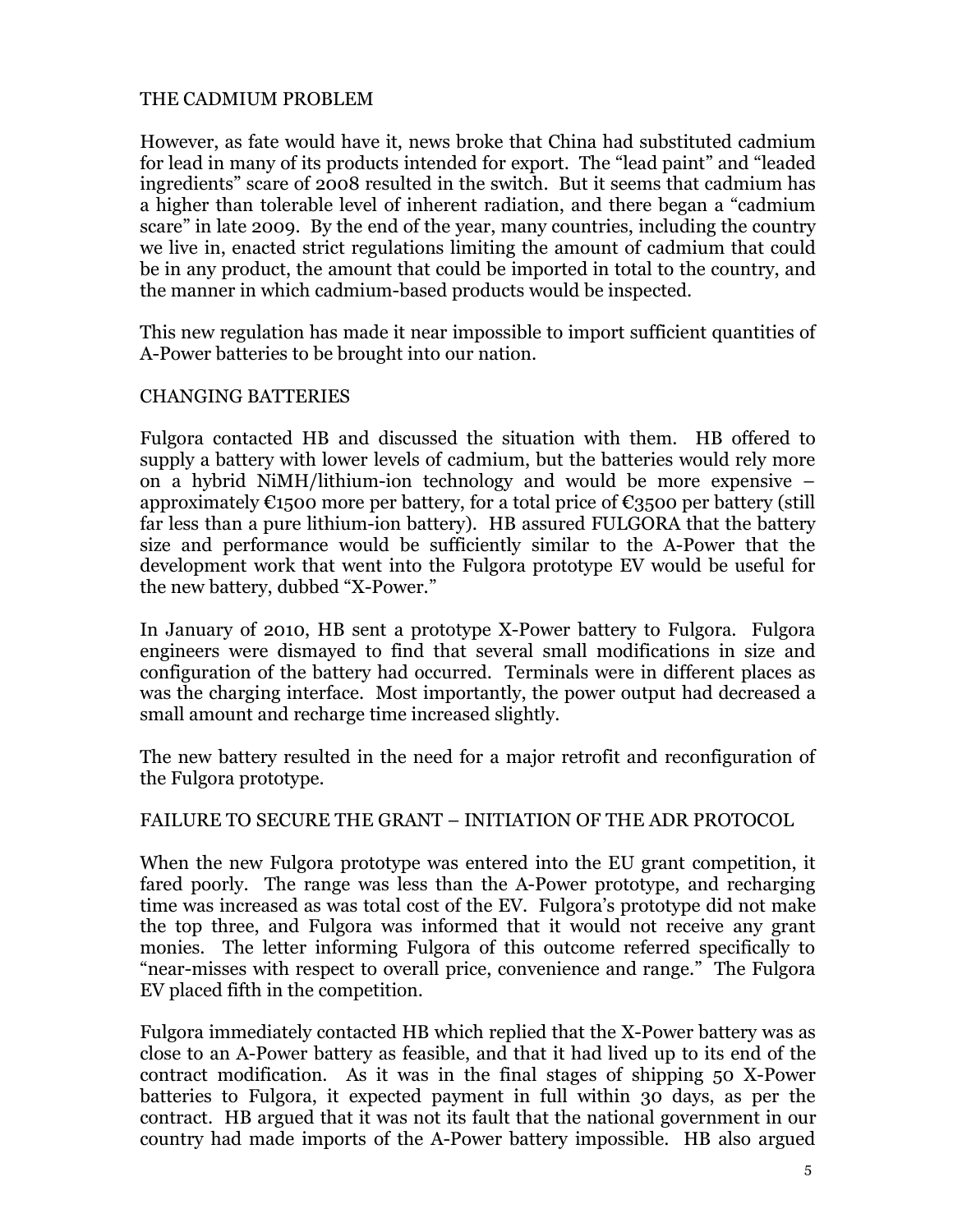that "any scientist would agree that the X-Power battery was an adequate substitute for the A-Power."

Fulgora indicated to HB that it intended to refuse shipment of the new batteries, and to sue for breach of contract. The damages it claimed were the lost money spent on development of the A-Power based prototype and the expected profits it would have received from the first two years of the production of the EV (estimated at  $\epsilon$ <sub>5</sub>,000,000). In addition, Fulgora sued for damage to its reputation. The total amount requested as damages was  $\epsilon_{12,500,000}$ .

The contract between the parties contains a tiered dispute resolution clause. Within 90 days of the initiation of a dispute, the aggrieved party must give notice to the other of its intent to pursue a claim.The parties must then attempt to negotiate a resolution of the claim within 60 days. If that attempt fails, the parties must mediate with a provider named in the contract, and if the mediation results in no resolution, the parties have an additional 90 days to make arrangements for final and binding arbitration under UNCITRAL rules.

#### THE FIRST ATTEMPT AT SETTLEMENT

Fulgora and HB met right away to attempt to negotiate a resolution. HB demanded payment for the X-Power batteries and disclaimed any responsibility for Fulgora's damages. HB indicated that it would accept a payment of  $\epsilon$ 100,000 in return for a full release of all claims of liability, and it would then waive any claims it had to recover for damage to its reputation as a resultof Fulgora's refusal to honor its contract. Fulgora insisted that it was entitled to its entire request of  $\epsilon_{12,500,000}$  as all of its efforts had gone for naught, and because its investment resulted in technology that would have won the grant but for HB's failure to deliver a battery similar in function and price to the A-Power.

Fulgora argued at the settlement meeting that the battery was substantially different than the one promised. HB argued that it was as close as possible given the cadmium restrictions. Fulgora's last offer was to accept  $\epsilon_{11,500,000}$ . HB did not counter-offer and the initial meeting broke up with no agreement.

#### PREPARING TO MEDIATE

Since the failed attempt at settlement, the parties have contacted <sup>a</sup> mediator.That mediator has requested that the parties submit <sup>a</sup> mediation brief not exceeding 2500 words.. The brief should be broken into two sections – a section that contains information that will be shared with the other side, and a section that is confidential information solely for the mediator. The first section should be at least 60% of the total length, with the optional confidential section being no longer than 40%. We leave it entirely up to you to determine how to structure the memorandum.

After the mediation was scheduled, but long before the deadline for submission of briefs, HB's lawyers contacted Fulgora and offered to reduce its demand for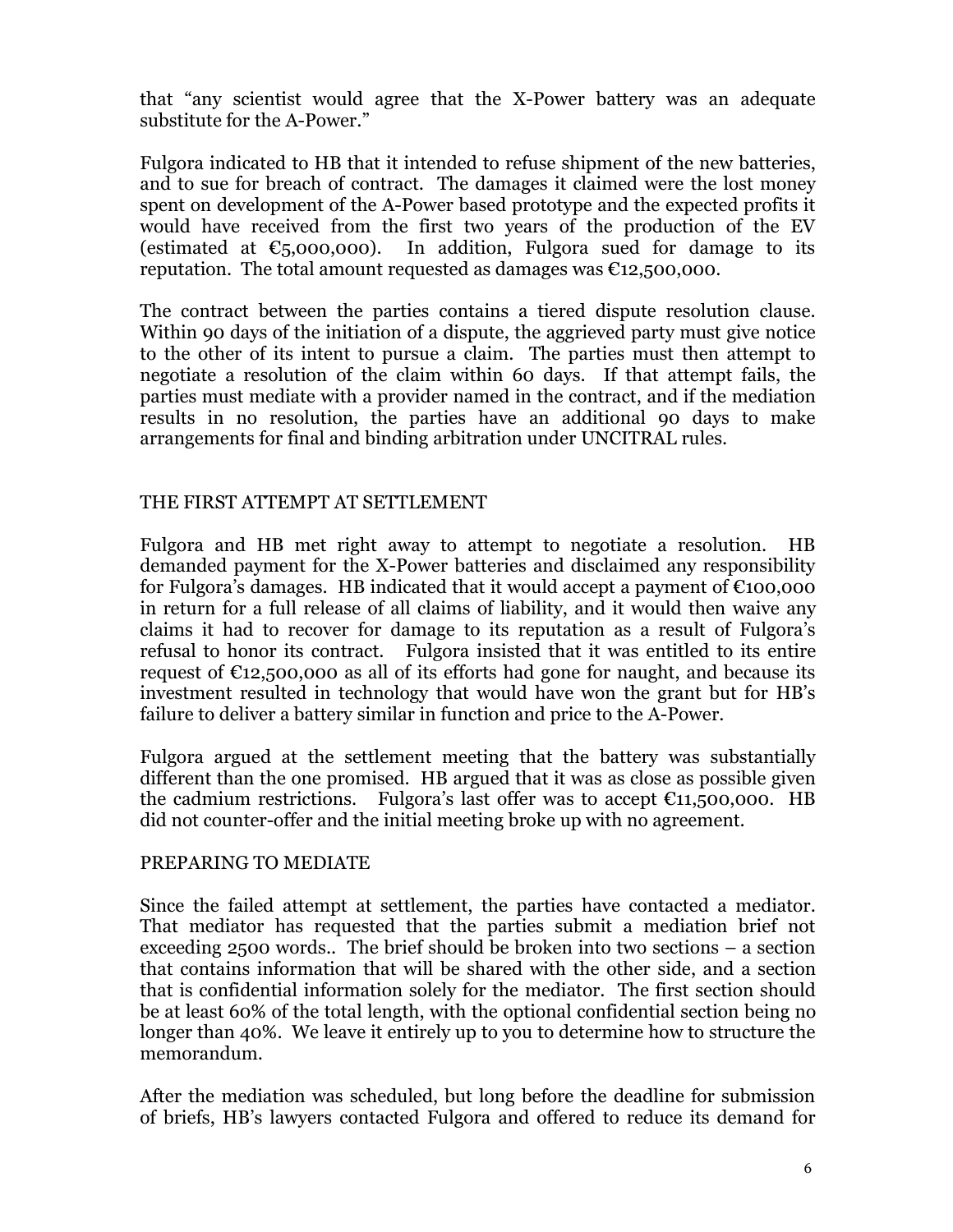damages by half if Fulgora would release HB from all claims. Fulgora's lawyers refused and the briefing schedule was set in place.

#### PRELIMINARY PREPARATION FOR THE MEDIATION

Ava Kenn convened a meeting of her team and they brainstormed some possible ways to resolve the matter.

One would be for HB to purchase the technology Fulgora developed for use of the original A-Power prototype EV. HB could then develop a very good, low priced EV for sale in countries without a cadmium restriction.

In the alternative, HB could repay Fulgora the  $\epsilon$ <sub>5</sub>,000,000 it invested in the A-Power technology and could agree to finance an additional  $\epsilon_{5,000,000}$  of research and development for a new model, in the hopes that an X-Power based model might fare better in a future grant cycle. (This is highly speculative. There may never be a future grant cycle – given how difficult economic conditions are in the EU these days.)

Another alternative is that Fulgora would accept a flat payment of  $\epsilon$ 6,000,000 and a release of all claims.

Kenn indicated to our firm that these were but three ideas, and she hopes we might be able to come up with others.

#### CLIENT INTERESTS AND CONCERNS

Kenn has three big concerns:

(1) She is worried about repaying the  $\epsilon_{15,000,000}$  bank loan. While she has significant personal resources, she cannot repay that loan herself. She would be destitute if she were required to pay back more than  $\epsilon_{5,000,000}$ .

(2) She is concerned about her reputation in the scientific community. If the time and money spent on the A-Power prototype comes to nothing, she will have a very hard time retaining and attracting talent for future jobs.

(3) She really wants to contribute in a meaningful way to the reduction of emissions. The failure of the A-Power prototype has made her depressed.

Kenn has asked you to make the best case you can for Fulgora in mediation, but not to be so strident that you cut off all avenues for a possible compromise. Kenn understands that an arbitrator might see the cadmium restrictions as outside of HB's control, and it may even be possible that HB will be able to convince an arbitrator that the elimination of the cadmium from the battery resulted in necessary modifications and that HB's X-Power battery was truly as close as possible to an A-Power as one could create in the absence of cadmium. Because Kenn sees a lot of risk in the arbitration, and because she wants to continue to pursue electric EVs as the place to put her attention and make her mark, she hopes to find a way to settle the claim without having to arbitrate.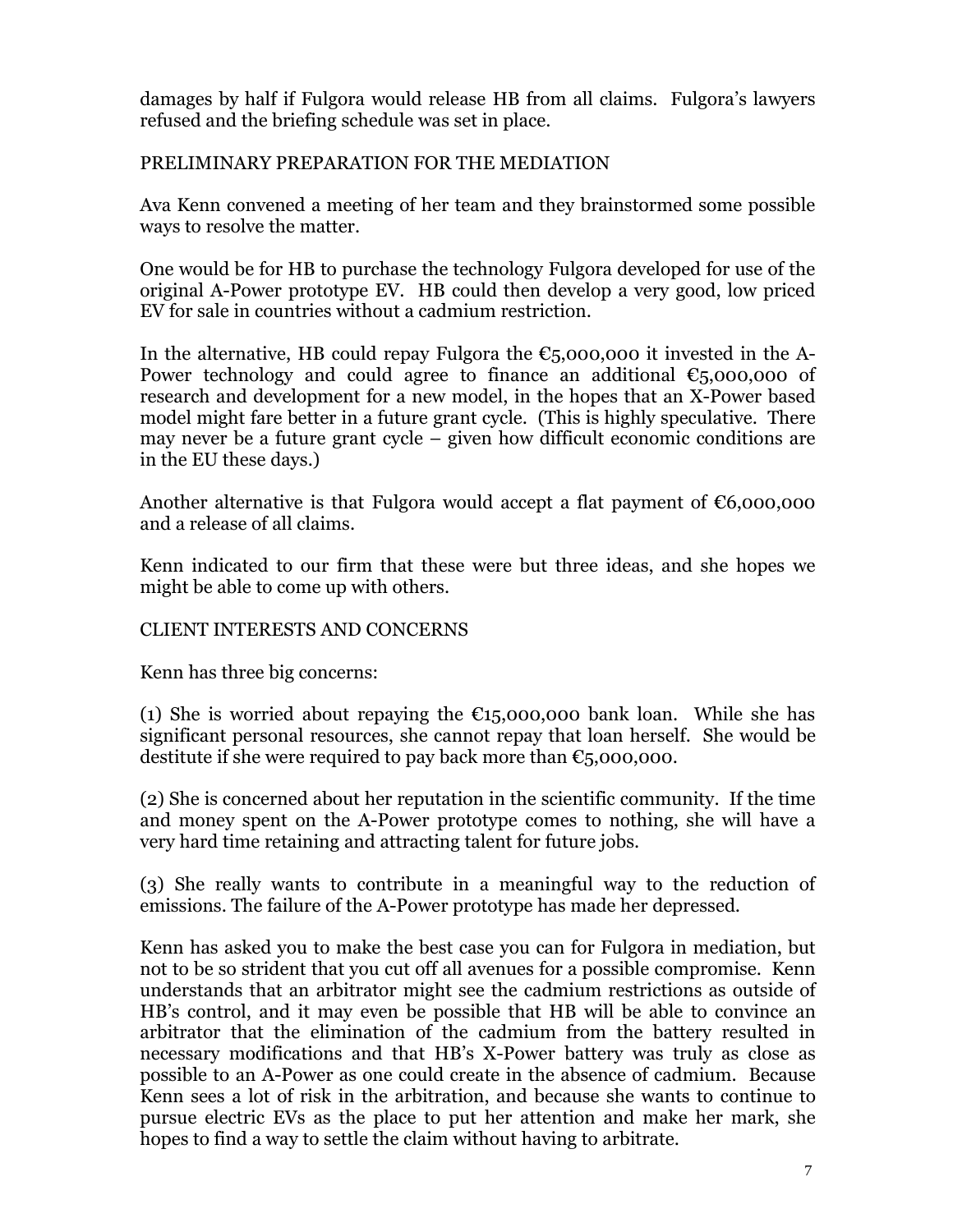Kenn telephoned yesterday to tell us that Fulgora might need to keep a relationship with HB. India is clearly on the rise, and she doesn't want a reputation for being too aggressive. She said that she is open to the idea of working together – maybe even merging or relocating some of Fulgora's operations to India.

She doesn't know if she'll be able to find another reliable source of batteries. The Tesla technology from the USA is far too expensive and competing technology from China is not yet up to her standards. She is still looking at other technologies, but had not found anything suitable as of yesterday.

Kenn was clearly distraught. She stated that "she's a scientist, not a negotiator and certainly not a lawyer," so she is leaving it to you to determine how to approach the mediation – she has even authorized you to alter her demands if you believe that your approach can help her meet her most critical interests. She's looking forward to seeing the memo you produce for the mediator.

#### THE LAW FIRM'S INTERESTS

Of course, we hope to satisfy our client. We see a bright future in EV technology and if this mediation produces a result that allows Fulgora to flourish, we will consider ourselves fortunate to have such a client in our roster. Meet Kenn's needs and you meet ours.

Use your best judgment and we will stand behind you 100%.

*Please use Times New Roman, size 12 and 1,5 spacing*. *Please do not include your name or other identifiers in the document you submit.*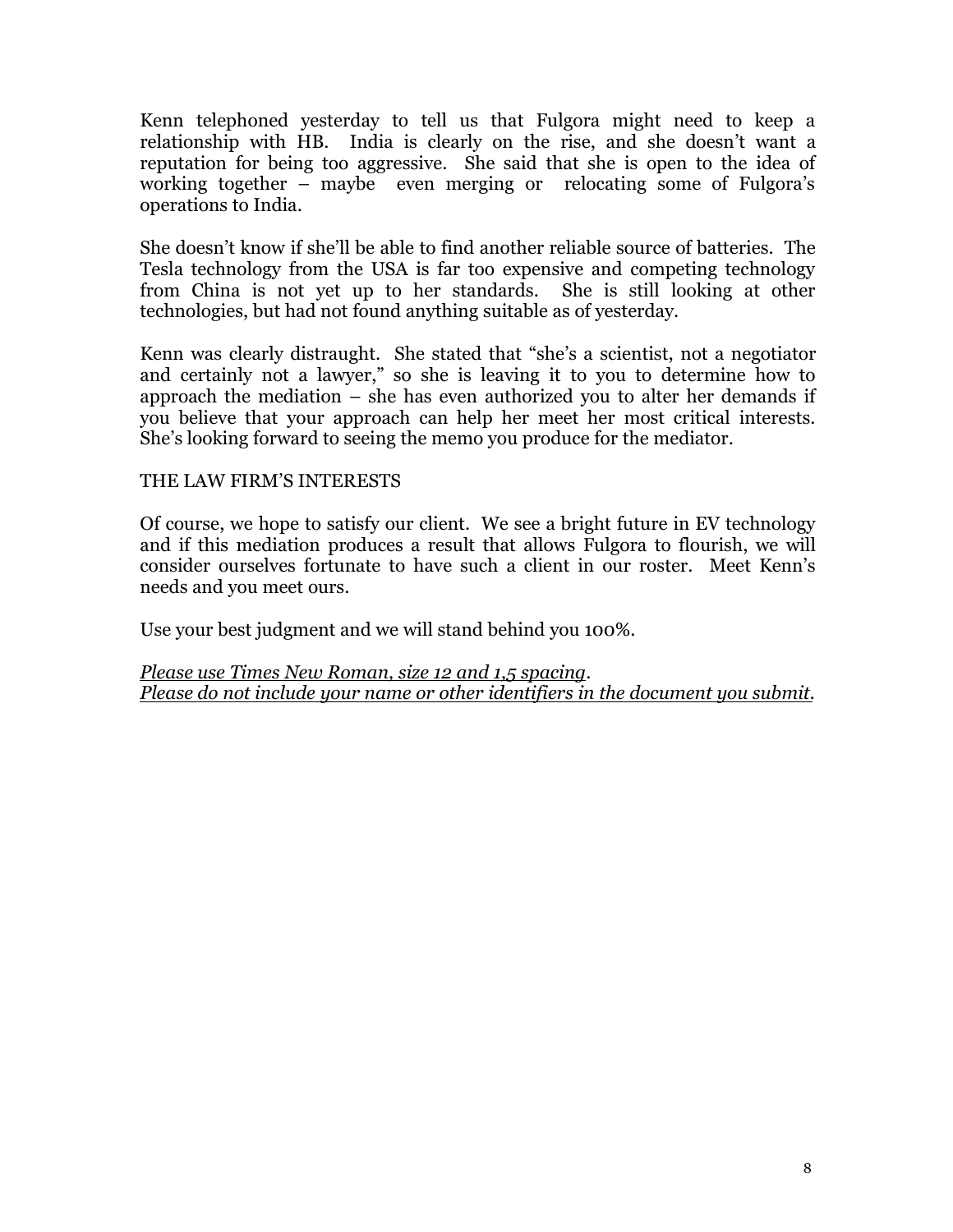

#### <span id="page-9-0"></span>**INSTRUCTIONS FOR JUDGES IN CYPRUS**

On behalf of the Weinstein International Foundation (hereinafter "WIF"), we would like to thank you for agreeing to act as a judge in the first annual WIF International Mediation Writing Competition. This short memo is meant to help guide you through the process of judging entries to the competition.

As a judge, you will be reading a number of short memoranda written by law students who are acting as advocates in a mediation scenario. The memoranda must not exceed 2500 words, with a division of the memo into an open part (intended to be shared with the other party) and a closed part (intended to be kept confidential between the mediator and the author). You will be judging the memos according to nine criteria. These criteria (spelled out in more detail in the attached "Criteria for Judges") are:

- 1. Summarizes facts effectively, accurately and completely
- 2. Uses law appropriately (The applicable law is the law that students are taught at their law school)
- 3. Persuades the other side about the strength of the author's claim
- 4. Invites the other party to negotiate in good faith
- 5. Offers a helpful description of the negotiation history
- 6. Offers a realistic assessment of the obstacles to settlement
- 7. Proposes useful and workable strategies to help guide the mediator in determining his approach
- 8. Effectively breaks down information between the open part and the closed part
- 9. Is generally well written

Each criterion will be awarded equal weight along a four-point scale, as follows:

 $POOR (OR MISSING) = 0$  $FAIR = 1$  $GOD = 2$  $EXCELLENT = 3$ 

The highest score an author may obtain is 27 points.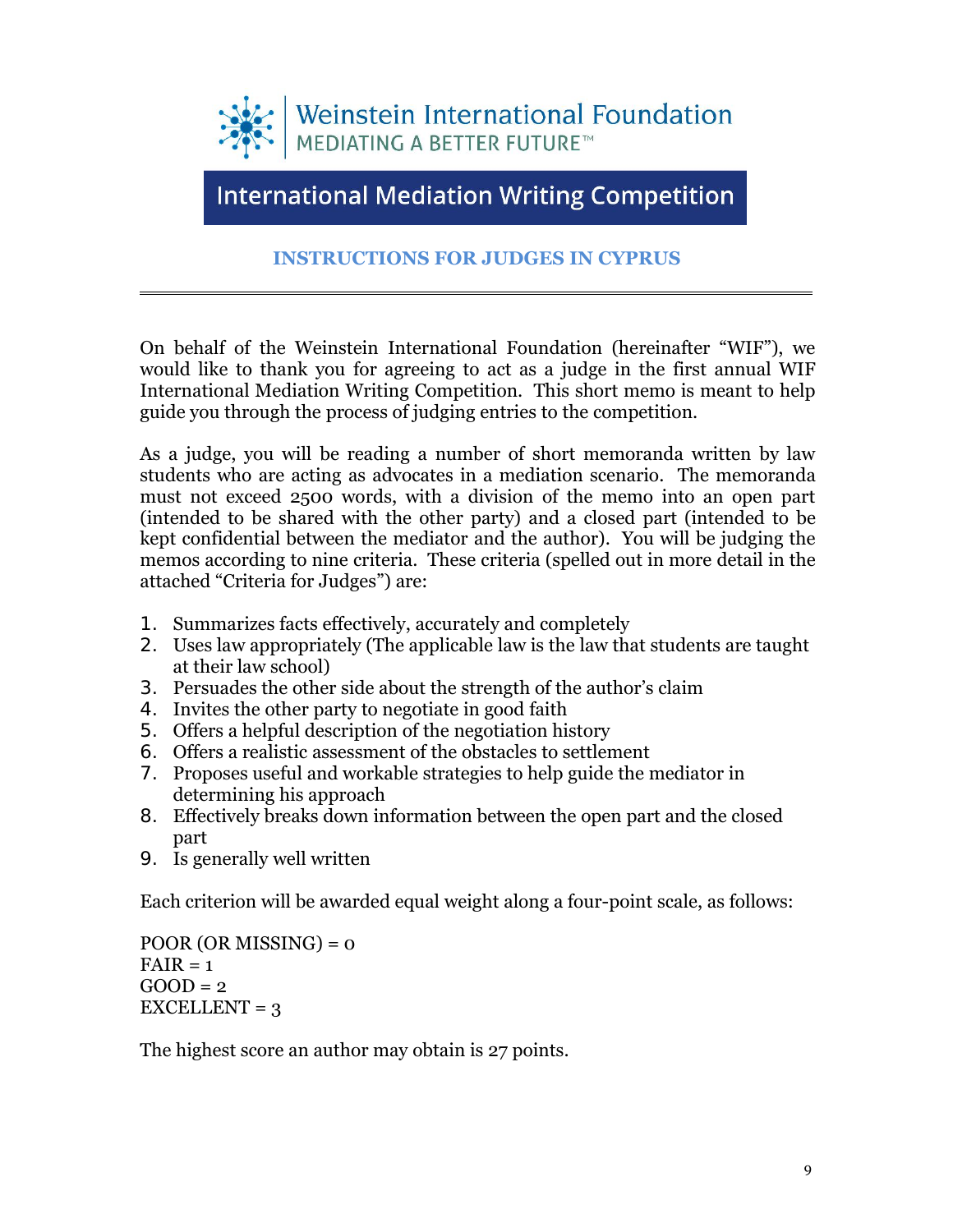Your task involves four discrete tasks.

1. Read these instructions in their entirety. Please raise any questions you may have about the instructions before taking any additional steps.

2. Read this year's problem a few times to get a sense of the scenario and the role of the advocate.

3. Read each entry/memorandum and grade each of the criteria on a copy of the attached "Grading Sheet for Judges" (attached). You need merely to place an "X" or a check in the appropriate box to the right of each criterion.

4. Return the completed sheets to the organizers via regular mail, fax or as an email attachment (email preferred) according to the instructions you shall receive by email**.** Again, thank you very much for agreeing to judge this competition. We hope that this event helps raise awareness of the importance of mediation in the world of dispute resolution, and also of the importance of good advocacy in mediation. Your contribution in this competition will turn that hope into reality.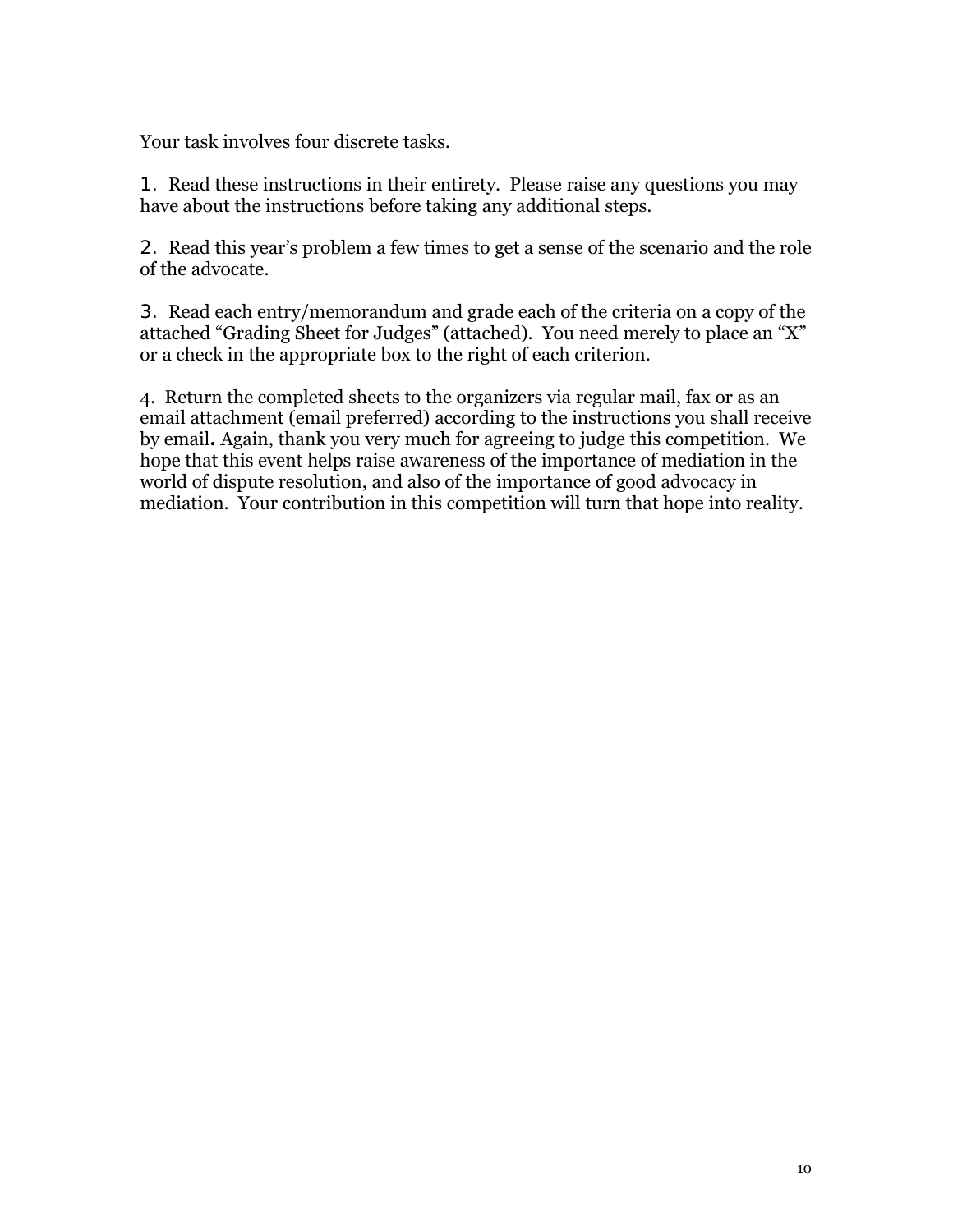

#### **GRADING SHEET FOR JUDGES**

#### *NAME (OR NUMBER)* OF PARTICIPANT\_\_\_\_\_\_\_\_\_\_\_\_\_\_\_\_\_\_\_\_\_\_

TOTAL POINTS AWARDED\_\_\_\_\_\_\_\_\_\_\_\_\_\_\_\_\_\_

JUDGE'S NAME\_\_\_\_\_\_\_\_\_\_\_\_\_\_\_\_\_\_\_\_\_\_

DATE ENTRY WAS JUDGED

|                            | o points | 1 point | 2 points | 3 points    |
|----------------------------|----------|---------|----------|-------------|
|                            | (POOR or | (FAIR)  | (GOOD)   | (EXCELLENT) |
|                            | MISSING) |         |          |             |
| Criterion 1: Summary       |          |         |          |             |
| of Facts                   |          |         |          |             |
| Criterion 2:               |          |         |          |             |
| Use of Law                 |          |         |          |             |
| Criterion 3:               |          |         |          |             |
| Persuasiveness             |          |         |          |             |
| Criterion 4: Invitation    |          |         |          |             |
| to Negotiate               |          |         |          |             |
| Criterion 5:               |          |         |          |             |
| <b>Negotiation History</b> |          |         |          |             |
| Criterion 6:               |          |         |          |             |
| Assessment of              |          |         |          |             |
| Obstacles                  |          |         |          |             |
| Criterion 7: Proposes      |          |         |          |             |
| <b>Mediator Strategies</b> |          |         |          |             |
| Criterion 8:               |          |         |          |             |
| Breakdown between          |          |         |          |             |
| Open and Closed Parts      |          |         |          |             |
| Criterion 9: Quality of    |          |         |          |             |
| Writing                    |          |         |          |             |

If you have any other comments or feedback for the author, please include it with this form. That feedback will be forwarded to the author but unless you specify otherwise, your name will be omitted from the score sheet and feedback.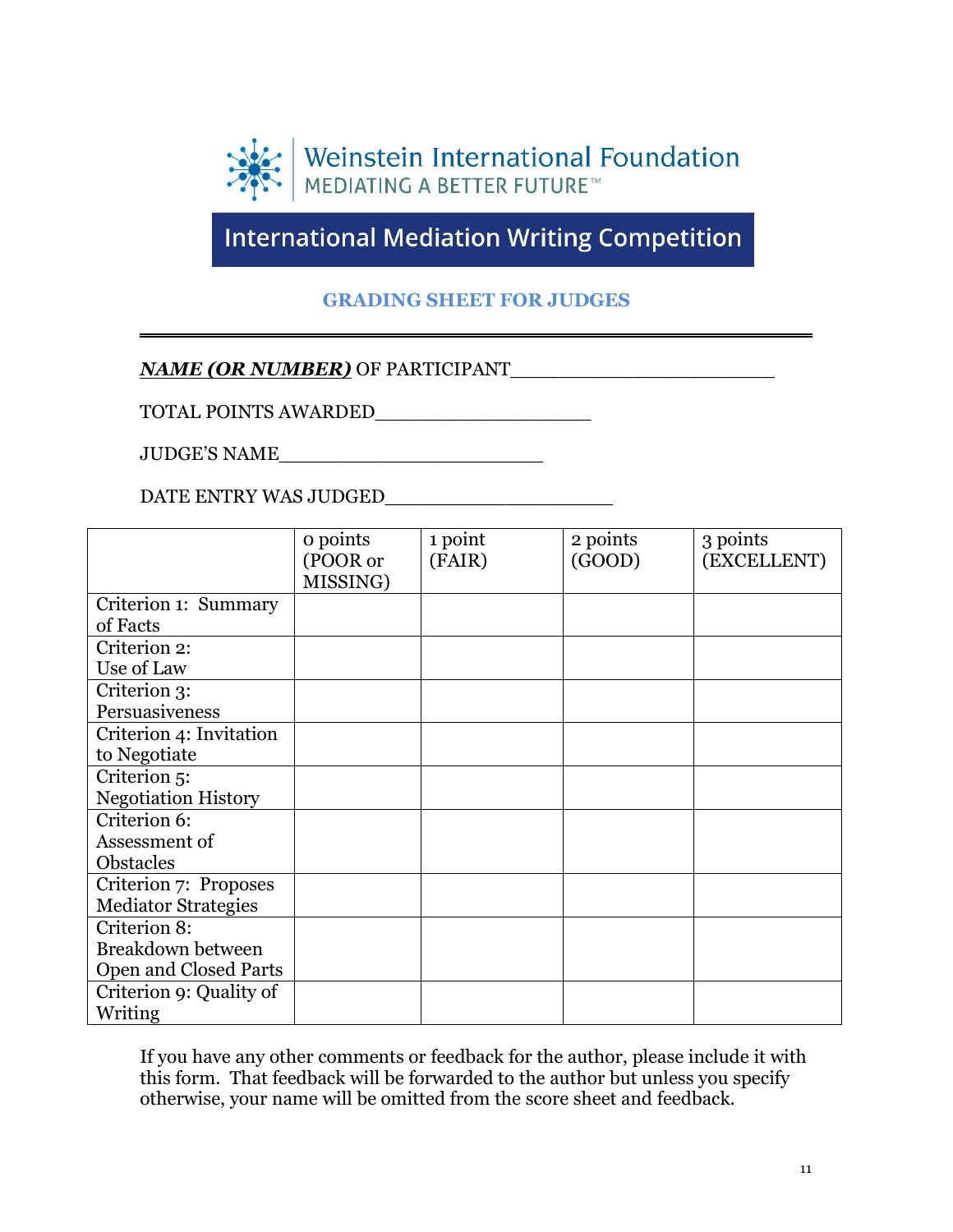

#### **CRITERIA FOR GRADING**

#### CRITERION ONE: AN EXCELLENT MEMO SUMMARIZES FACTS EFFECTIVELY, ACCURATELY AND COMPLETELY

The memo must not exceed 2500 words. Any memo that exceeds the limit should be graded down. An excellent memorandum distills all the important facts down into an easily digested summary, and it does not lose accuracy in the distillation.

#### CRITERION TWO: AN EXCELLENT MEMO USES LAW APPROPRIATELY

The simulation contains no applicable law. The applicable law is the law that students are taught at their law school. Participants in this competition are invited to do whatever legal research they want and to include relevant law in their memoranda. However, the most effective mediation memos are much lighter on the law than were the memo written for a judge or magistrate called upon to render a decision. The memo should alert the mediator to any relevant rules or laws that the mediator should be aware of, but stops short of being a legalistic argument.

#### CRITERION THREE: AN EXCELLENT MEMO PERSUADES THE OTHER SIDE ABOUT THE STRENGTH OF THE AUTHOR'S CLAIMS

After reading an excellent mediation memo, the reader is left with the impression that the author is "right" – that is, that she has a strong claim. However, given that mediation is a process in which the author will need to persuade the other negotiator of that "rightness," the argument ought not to be strident or worded in such strong language that the other negotiator will react negatively or feel the need to argue back. An excellent memo is assertive without inviting argument.

CRITERION FOUR: AN EXCELLENT MEMO INVITES THE OTHER PARTY TO NEGOTIATE IN GOOD FAITH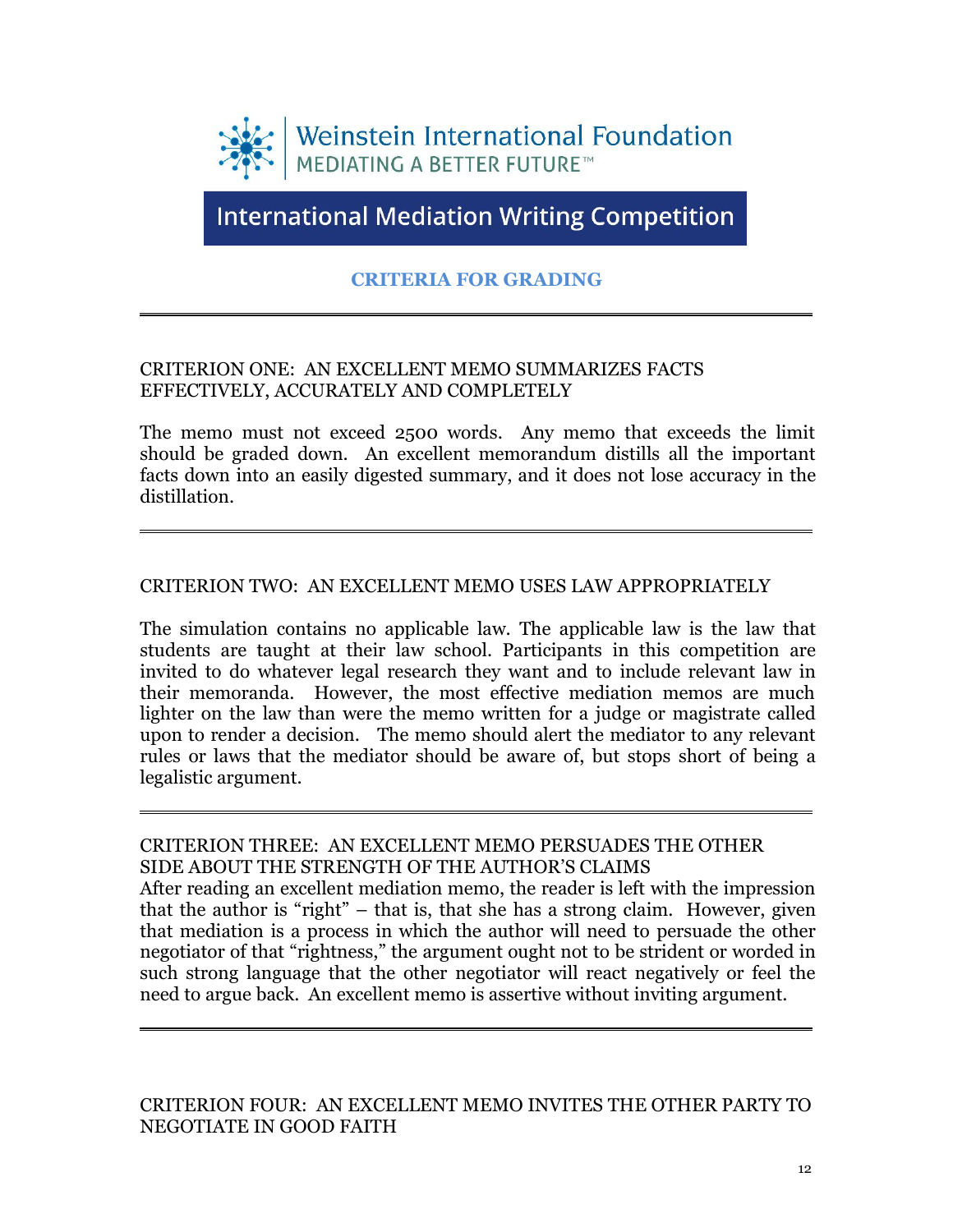Excellent advocates are keenly aware that they must persuade the other negotiator to say "yes" to a proposal that will come during the mediation. Such an advocate judiciously chooses language that signals a willingness to make concessions in return for compromises of concessions from the other side. Some memos even contain an explicit offer to make a concession if the other side is willing to reciprocate. But even in the absence of such an explicit offer, an excellent memo is framed in such a way that the opposing negotiator feels more inclined to come to the negotiation as a problem-solving ally, not a legal opponent.

#### CRITERION FIVE: AN EXCELLENT MEMO OFFERS A HELPFUL DESCRIPTION OF THE NEGOTIATION HISTORY

It is always useful for a mediator to know what attempts at settlement have preceded the mediation. No mediator wants to repeat a failed past tactic or approach. Thus, it is incumbent on the advocates to let the mediator know what the negotiation or settlement history has been in the dispute. If that negotiation history is too self-serving, the mediator is likely to discount or dismiss it. And if the self-serving description is in the Open Part of the memo, it is likely to alienate the other side. An excellent memo summarizes the negotiation history accurately, and portrays prior failures to settle as "no one's fault."

#### CRITERION SIX: AN EXCELLENT MEMO OFFERS A REALISTIC ASSESSMENT OF THE OBSTACLES TO SETTLEMENT

A mediator needs to determine how he can help move the parties toward settlement. A critical piece of background information the mediator needs is an understanding of what stands in the way of an agreement. Sometimes the  $\alpha$  obstacle is obvious – for example, where one side denies liability and the other side insists that the defendant is liable. Or where one side values the claim in the tens of millions of Euros and theother values it in the hundreds. However, it is often the case that there are obstacles to settlement that are not immediately apparent to a mediator from the facts or negotiation history – for example where an advocate has lost trust with her client and the client no longer believes the information the advocate brings to him. There are many such examples of hidden obstacles. An excellent mediation memo helps the mediator diagnose the roadblocks that will have to be surmounted before a settlement can be attained.

#### CRITERION SEVEN: AN EXCELLENT MEMO PROPOSES USEFUL AND WORKABLE STRATEGIES TO HELP GUIDE THE MEDIATOR IN DETERMINING HIS APPROACH

Mediators are greatly helped when participants facilitate the structuring of an effective mediation process. While it is useful for a party to identify obstacles to settlement (see Criterion Six), it is even more useful when the parties then offer